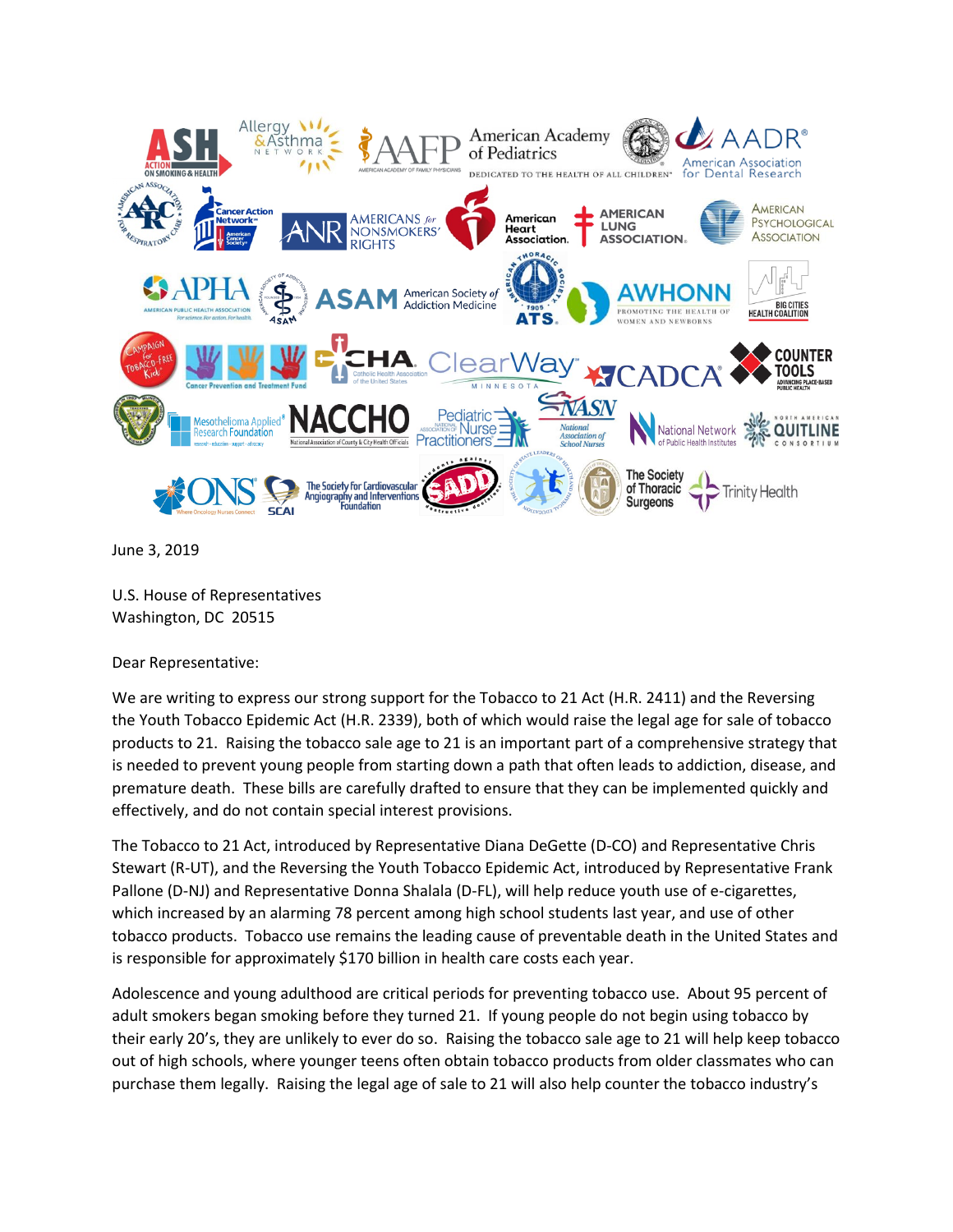efforts to target young people between the ages of 18 and 21, a crucial time when many move from experimenting with tobacco to regular smoking.

In 2015, the Institute of Medicine (now the National Academy of Medicine) found that raising the tobacco sale age to 21 would reduce the number of youth who start using tobacco products and, over time, reduce the smoking rate by about 12 percent and smoking-related deaths by 10 percent. This translates into 223,000 fewer premature deaths, 50,000 fewer deaths from lung cancer, and 4.2 million fewer years of life lost.

But to be effective, raising the tobacco sale age must be done right. At the state level, some bills to raise the tobacco sale age to 21 have included provisions that weaken their impact, such as exempting members of the military, and do not have effective enforcement mechanisms. Some tobacco companies have begun to support raising the tobacco sale age to 21 but have sought to add provisions that would make it harder to pass other policies that will reduce youth tobacco use, such as prohibiting local governments from restricting the sale of flavored tobacco products.

Representative Aderholt (R-AL) has introduced the Stopping Consumption of Tobacco by Teens (SCOTT) Act of 2019, (H.R. 2084) to raise the tobacco sale age to 21 but includes some provisions that raise concern. This bill includes a definition of "vapor product" that would likely include Philip Morris International's and Altria's new tobacco product IQOS and other heated tobacco products even though FDA currently classifies these products as cigarettes. While this definition would specifically apply to FDA's implementation of the bill's age restrictions for online sales, if FDA applied it more broadly IQOS and similar products could escape stronger rules that apply to cigarettes, such as prohibitions on the use of flavors and restrictions on marketing that appeals to kids.

The SCOTT Act would also take too long to fully implement the 21 tobacco sale age. It would require FDA to issue a regulation to raise the tobacco sale age to 21 within 2 years after enactment, and full implementation could take even longer if FDA does not meet this timeframe for issuing a regulation. In contrast, the Tobacco to 21 Act would take effect on January 1, 2020, and the Reversing the Youth Tobacco Epidemic Act would fully implement the 21 tobacco sale age within 180 days after enactment, even if FDA failed to issue a rule within that timeframe. Timely action is needed to address the rapid escalation in youth e-cigarette use.

Further, the SCOTT Act does not clearly limit enforcement of the 21 tobacco sale age to retailers and other commercial entities. Enforcement should focus on entities that are profiting from the sale of tobacco products, not youth who are targeted with tobacco industry marketing and who may be addicted to these products.

For these reasons, we believe the Tobacco to 21 Act and the Reversing the Youth Tobacco Epidemic Act are the best approaches for raising the tobacco sale age to 21. We urge Congress to raise the tobacco sale age to 21 and take additional steps to reduce youth use of e-cigarettes and other tobacco products.

Sincerely,